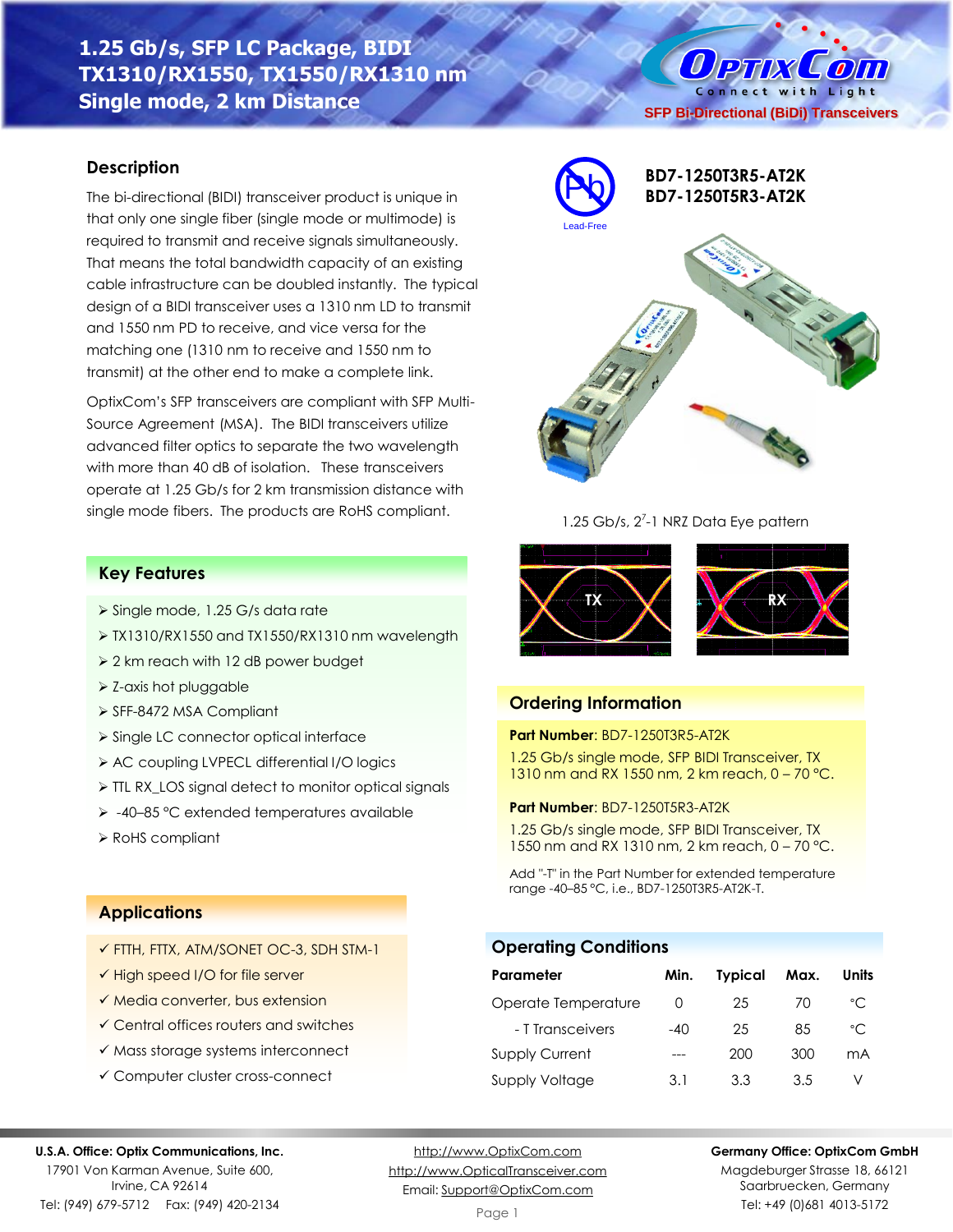

| <b>Absolute Maximum Ratings</b>          |          |        |            |                |
|------------------------------------------|----------|--------|------------|----------------|
| Parameter                                | Symbol   | Min.   | Max.       | <b>Units</b>   |
| Storage Temperature                      | Tst      | $-40$  | 85         | $^{\circ}C$    |
| <b>Supply Voltage</b>                    | Vcc      | $-0.5$ | 4.0        | V              |
| Input Voltage                            | $V_{IN}$ | $-0.5$ | <b>Vcc</b> | ν              |
| <b>Operating Current</b>                 | lop      |        | 400        | m <sub>A</sub> |
| Output Current                           | lo       |        | 50         | mA             |
| Soldering Temperature (10 sec. on leads) | Tsd      |        | 260        | $^{\circ}C$    |

# **Transmitter Electro-Optical Characteristics (FP Laser)**

| Parameter                                 | Symbol                 | Min.           | <b>Typical</b> | Max.           | <b>Units</b> |
|-------------------------------------------|------------------------|----------------|----------------|----------------|--------------|
| Differential Input Voltage <sup>1</sup>   | $\Delta$ Vi            | 0.4            |                | 1.8            | $\vee$       |
| Differential Input Impedance <sup>2</sup> | Z                      | ---            | 100            |                | ohm          |
| Optical Output Power <sup>3</sup>         | P <sub>O</sub>         | $-10$          | ---            | $-4$           | dBm          |
| Optical Wavelength                        | $\lambda \circ$        | 1280           | 1310           | 1355           | nm           |
| <b>Extinction Ratio</b>                   | ET                     | 9              | ---            | ---            | dB           |
| Spectral Width (rms)                      | $\varDelta\lambda$     | ---            |                | $\overline{4}$ | nm           |
| Rise/Fall Time (20% -80%)                 | Tr/Tf                  | ---            |                | 260            | ps           |
| <b>Total Jitter</b>                       | Tj                     | ---            | ---            | 227            | ps           |
| <b>TX Disable Power</b>                   | POFF                   |                |                | $-45$          | dBm          |
| TX Disable Voltage - High                 | <b>VDH</b>             | 2.0            | ---            | Vcc            | $\vee$       |
| TX Disable Voltage - Low                  | <b>V</b> <sub>DL</sub> | $\overline{0}$ |                | 0.8            | V            |
| TX Fault Output - High                    | $V$ FH                 | 2.0            |                | Vcc            | $\vee$       |
| TX Fault Output - Low                     | $V_{FL}$               | 0              |                | 0.8            | V            |
| <b>TX Disable Assert Time</b>             | Tass                   | ---            |                | 10             | μS           |
| <b>TX Disable Deassert Time</b>           | Tdisass                | ---            | ---            | 1.0            | ms           |
| Time to Initialize                        | Tas                    | ---            |                | 300            | ms           |
| TX Fault from Fault to Assertion          | Tfault                 | ---            |                | 100            | $\mu$ S      |
| TX Disable Time to Start Reset            | Treset                 | 10             |                |                | μS           |

Notes:

- 1. Module is designed for AC LVPECL coupling. See the design guide for proper termination.
- 2. Single ended will be 50 ohm for each signal line.
- 3. Output of coupling optical power into  $9/125 \mu m$  SMF.

**Class 1 Laser Product Complies with 21 CFR 1040.10 and 1040.11**







**Germany Office: OptixCom GmbH** Magdeburger Strasse 18, 66121 Saarbruecken, Germany Tel: +49 (0)681 4013-5172

**U.S.A. Office: Optix Communications, Inc.** 17901 Von Karman Avenue, Suite 600,

Irvine, CA 92614 Tel: (949) 679-5712 Fax: (949) 420-2134

[http://www.OptixCom.com](http://www.optixcom.com/) [http://www.OpticalTransceiver.com](http://www.optoictech.com/) Email: [Support@OptixCom.com](mailto:Support@optoICtech.com)

Page 2